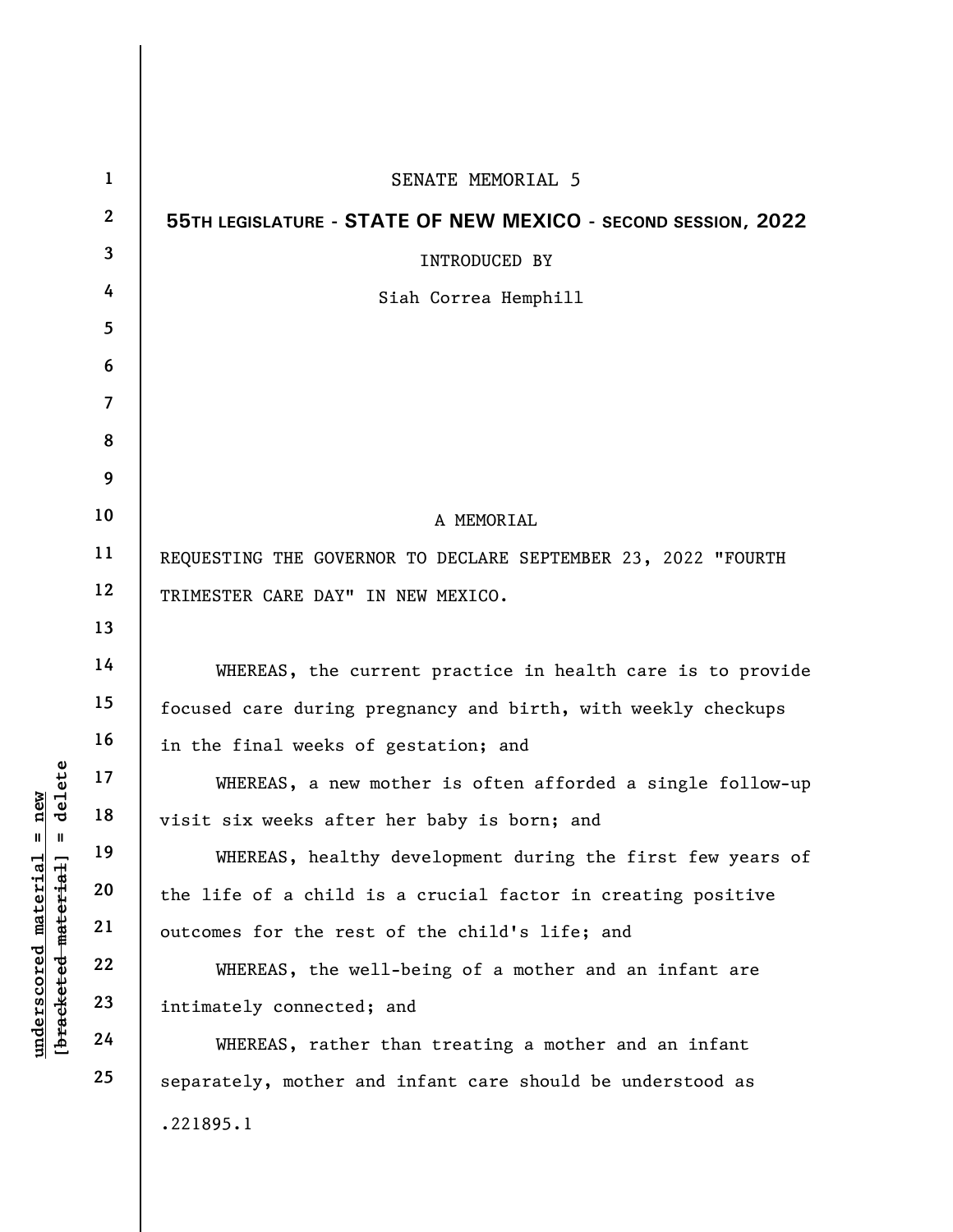mutually beneficial, with the needs of the one considered in the context of the needs of the other; and

WHEREAS, a mother undergoes a period of substantial transformation and adaptation through the first three months of motherhood, simultaneously experiencing physical, hormonal and psychosocial changes as well as shifting roles and responsibilities; and

8 9 10 WHEREAS, this period of transition should be recognized as the "fourth trimester", which is a time during which mothers are deserving of care in their own right; and

WHEREAS, mothers may suffer a number of physical health issues during the fourth trimester that far too often go undiagnosed and therefore untreated; and

understand<br>
understand material incontinence, d<br>
understand<br>
tecal incontinence, d<br>
scar tissue pain from<br>
tearing, hemorrhoids,<br>
22<br>
understand<br>
23<br>
24<br>
24<br>
24<br>
22<br>
24<br>
24<br>
22<br>
24<br>
22<br>
24<br>
22<br>
24<br>
22<br>
24<br>
22<br>
24<br>
22<br>
24<br> WHEREAS, some of the health issues mothers have reported experiencing include: breastfeeding problems, infections, physical exhaustion, sleep loss, depression and stress, anxiety and rage, loneliness, frequent headaches, heavy bleeding, backache, weight control, pelvic and coccyx pain, urinary and fecal incontinence, diastasis recti, pelvic organ prolapse, scar tissue pain from Cesarean section, episiotomy or natural tearing, hemorrhoids, pubic symphysis separation and painful intercourse; and

WHEREAS, physical health issues resulting from childbirth can also affect the mental health of new mothers; and

WHEREAS, mental health issues that new mothers face impact .221895.1  $- 2 -$ 

1

2

3

4

5

6

7

11

12

13

14

15

16

17

18

19

20

21

22

23

24

25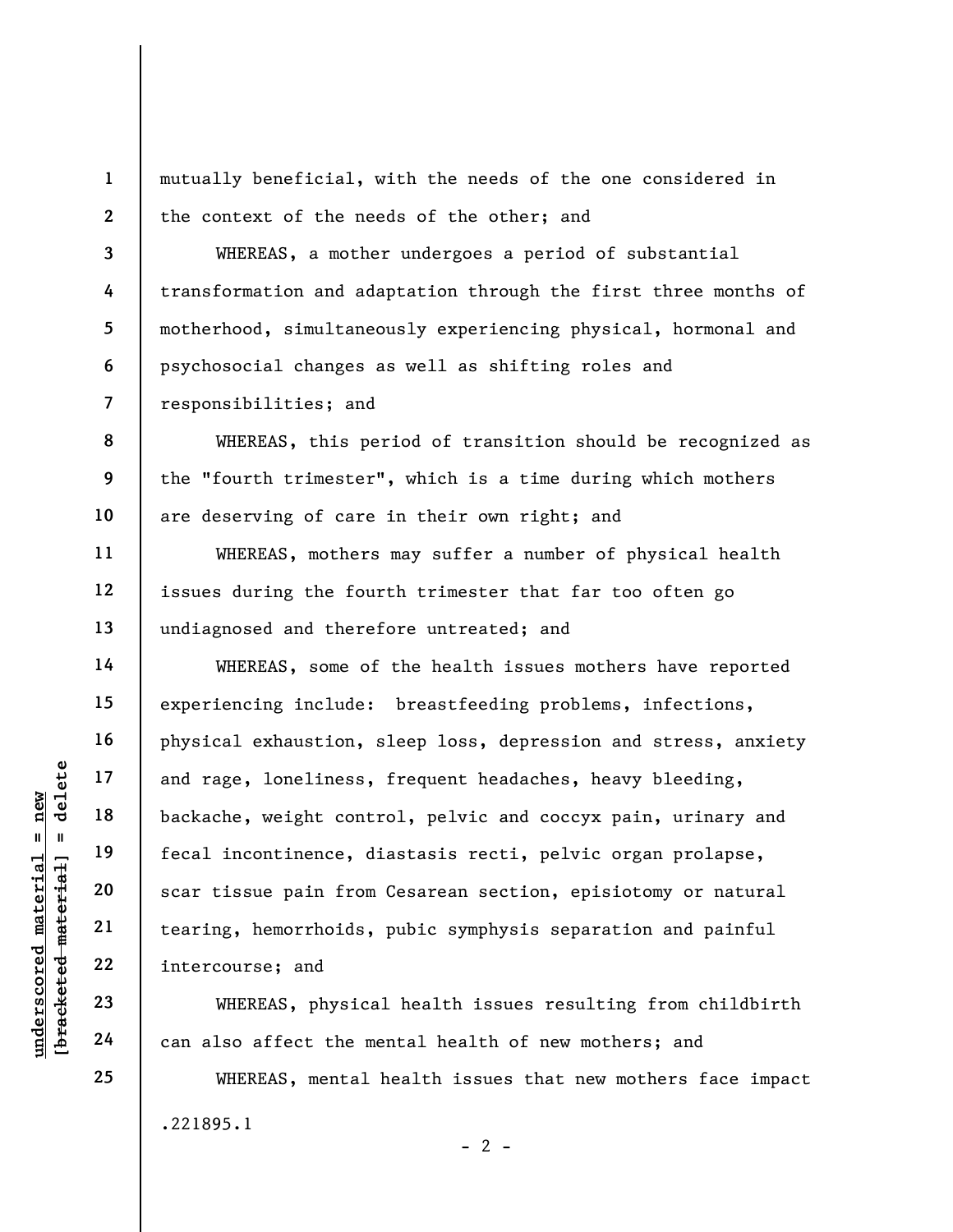their ability to care and nurture their babies, return to the workforce and engage in their work once they return; and

WHEREAS, according to the federal centers for disease control and prevention, one in nine mothers in the United States experience symptoms of postpartum depression and anxiety; and

WHEREAS, major medical organizations recommend six months of exclusive breastfeeding, recognizing that breastfeeding is associated with positive health outcomes for a mother and her infant; and

WHEREAS, only twenty-one percent of mothers achieve the recommended six months of exclusive breastfeeding; and

WHEREAS, the failure to achieve six months of breastfeeding results, in part, from social constraints such as unpaid maternity leave, negative attitudes toward breastfeeding in public and a lack of workplace accommodations for breastfeeding mothers; and

unders of the same that we have the towork within ten dangled with the density of the within ten dangled with the density of the same of the covery; and  $\begin{array}{l|l} \texttt{u} & \texttt{u} & \texttt{u} & \texttt{u} \\ \texttt{u} & \texttt{u} & \texttt{u} & \texttt{u} & \texttt$ WHEREAS, twenty-three percent of employed mothers return to work within ten days postpartum despite evidence that suggests that postpartum tissue damage requires six weeks for recovery; and

WHEREAS, these compounding physical and mental health issues make it even more difficult for employed, postpartum mothers to fulfill the roles and responsibilities required in the course of their employment; and

 $-3 -$ 

.221895.1

1

2

3

4

5

6

7

8

9

10

11

12

13

14

15

16

17

18

19

20

21

22

23

24

25